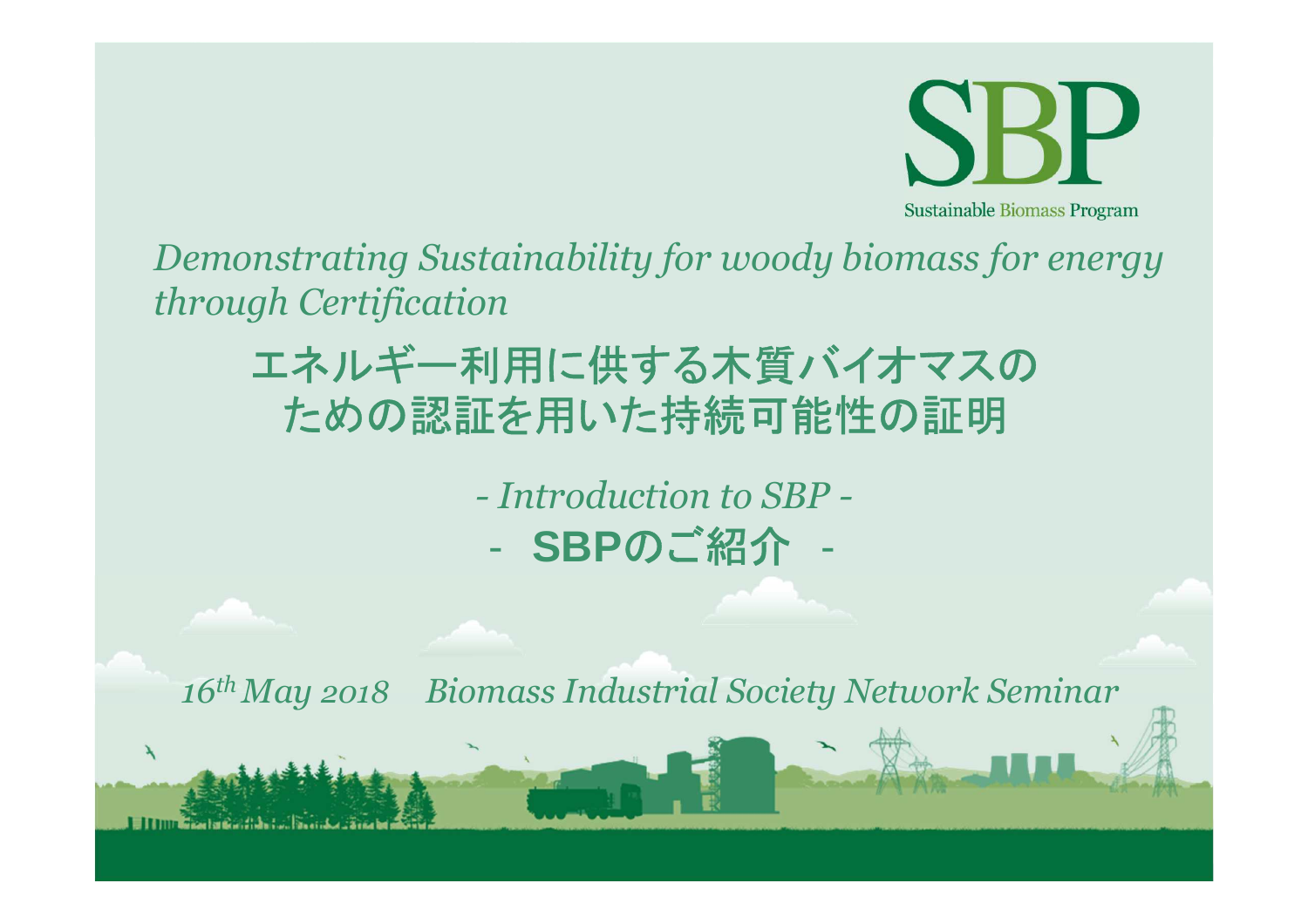## *Why demonstrate Legality & Sustainability?* なぜ合法性や持続可能性を証明するのか

- • *DGs Paris Agreeent cliate goals*持続可能な開発目標(SDGs)やパリ協定の気候変動
- $\bullet$ **Reduce GHG emissions** 目標 GHG排出量を削減する
- *Pase out coal* 化石燃料の使用を徐々に減らす•
- •*Close or replace through biomass* 閉鎖するまたはバイオマスに置き換える
- $\bullet$ *Government support scheme* 政府が支持する仕組み
- *Legality & Sustainability criteria* •合法性および持続可能性の基準





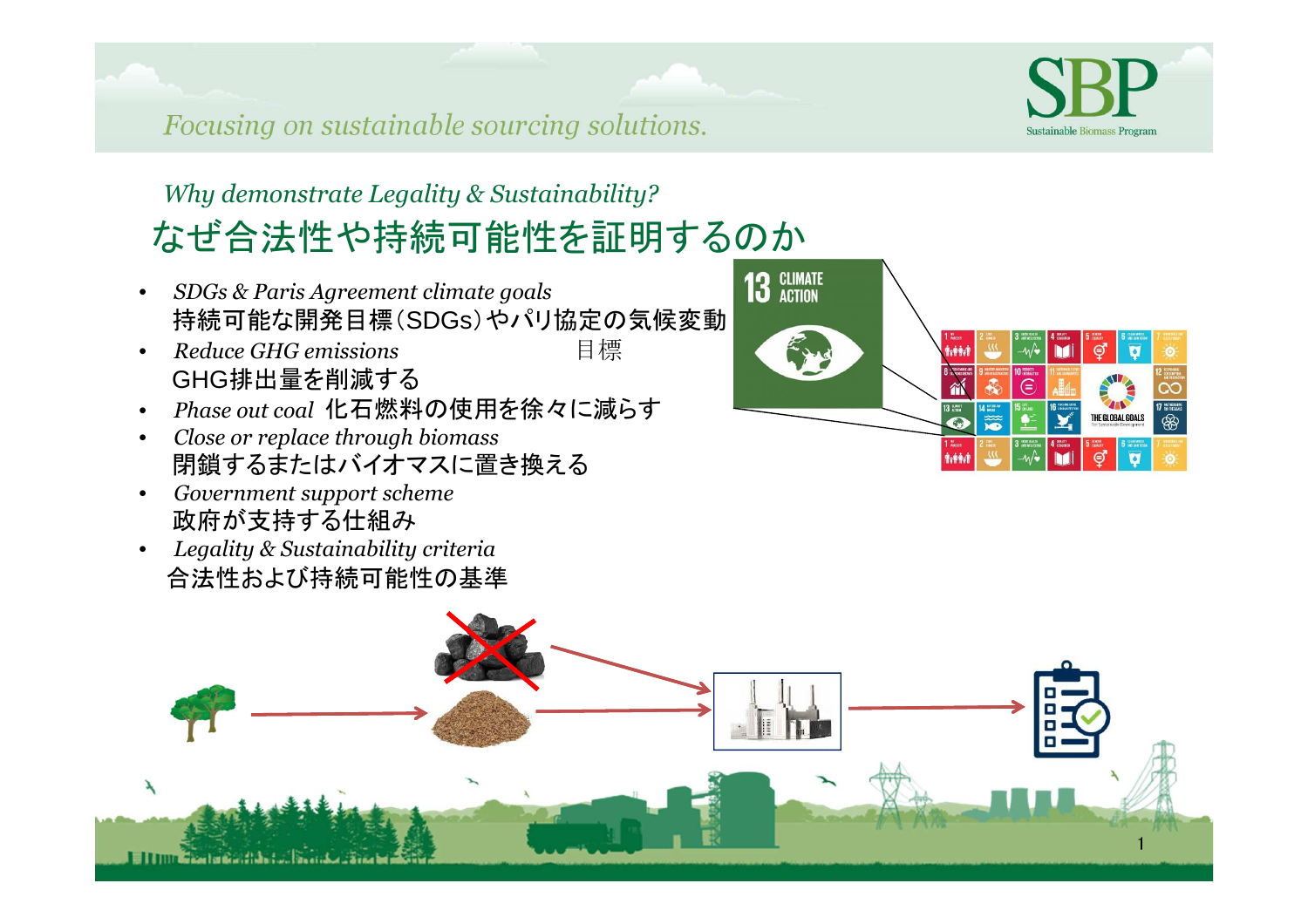### *Sustainability is complex, difficult to verify, and subjective* 持続可能性は複雑で、認証が困難で、主観的な概念

No unified definition of Sustainability => Different criteria for sustainability by regulators, certification systems and expectations from stakeholders /civil society

持続可能性の定義は統一され ていない→規制当局、認証シス テム、利害関係者や市民の期 待などによって持続可能性の基準はさまざまである





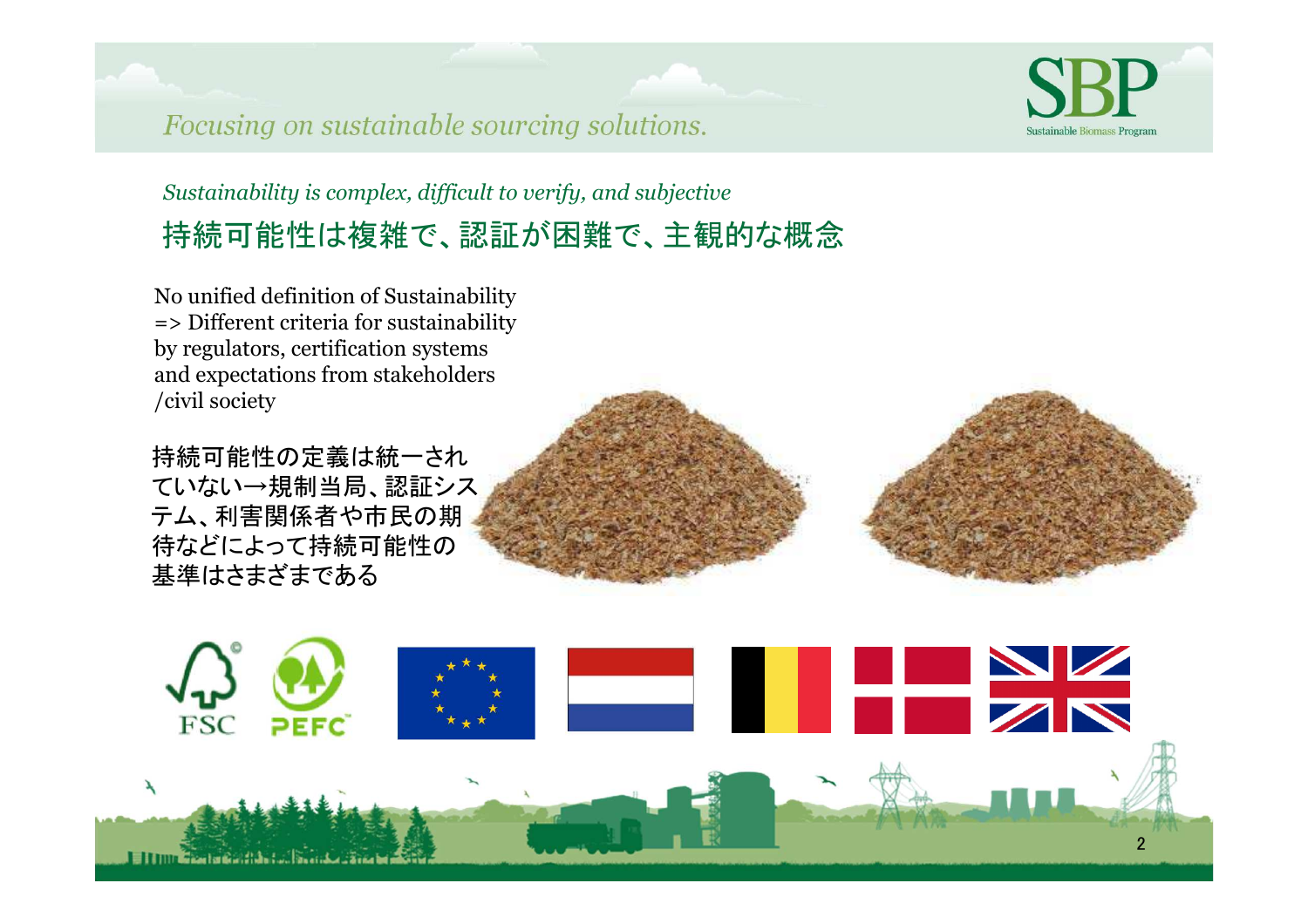

Different sustainability requirements

# さまざまな持続可能性の要件

Limited opportunity to trade between Denmark, United Kingdom, Netherlands and Belgium

デンマーク、イギリス、オランダ、ベルギーの 間では取引の機会が限られてしまっている

. . . . . . . . . . . . . . . .

 $\mathcal{A}$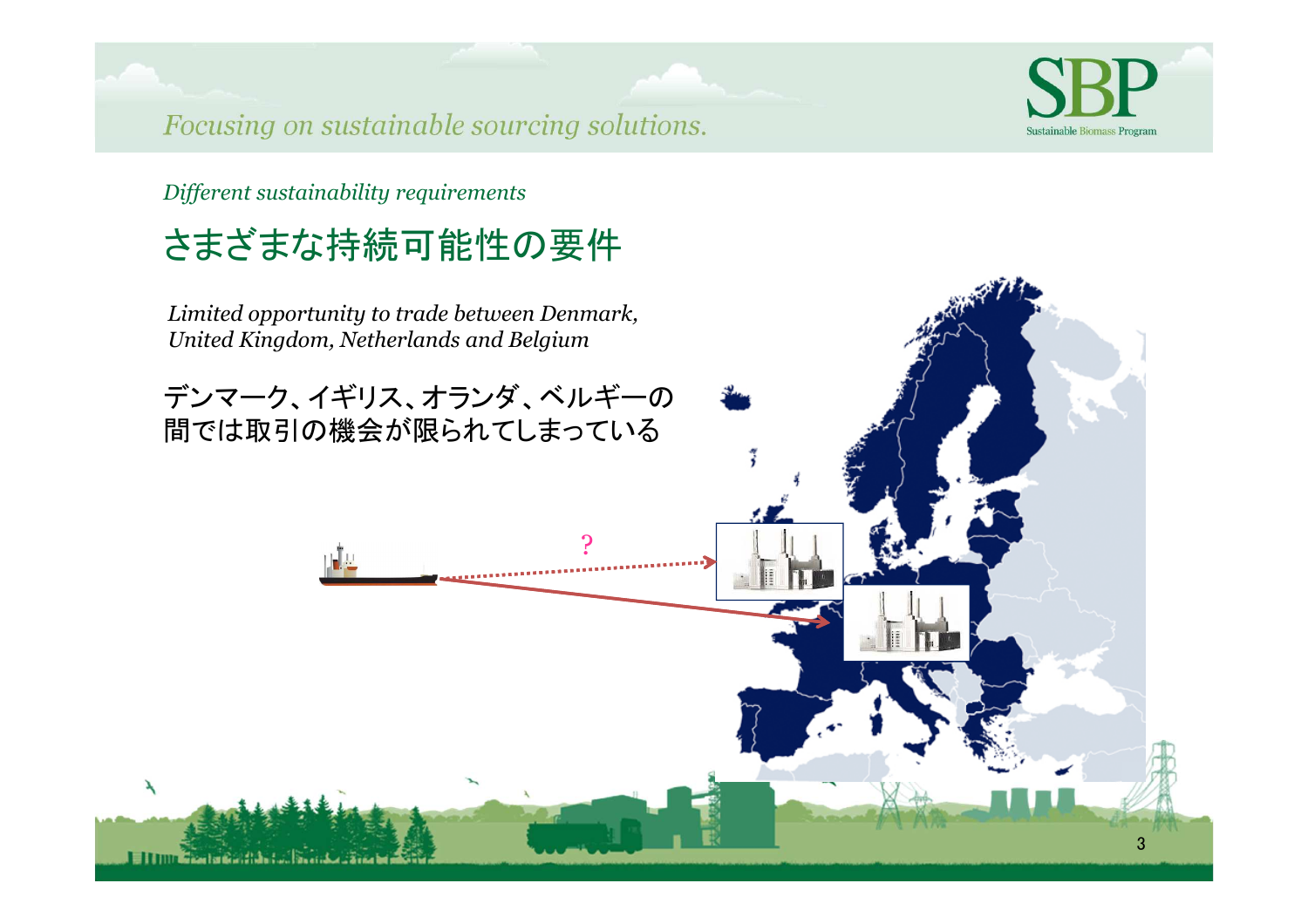

### **Supply and Demand**

需要と供給

- Approx. 10% of the world's •*forest area certified by FSC* and PEFC. 世界の森林のおよそ10% がFSCやPEFCで認証されている
- Not enough sustainably •*sourced wood to satisfy the* demand.

持続可能に供給される木 材は需要量を十分に満たしていない

**FSC** 

Global FSC certified forest area: by region

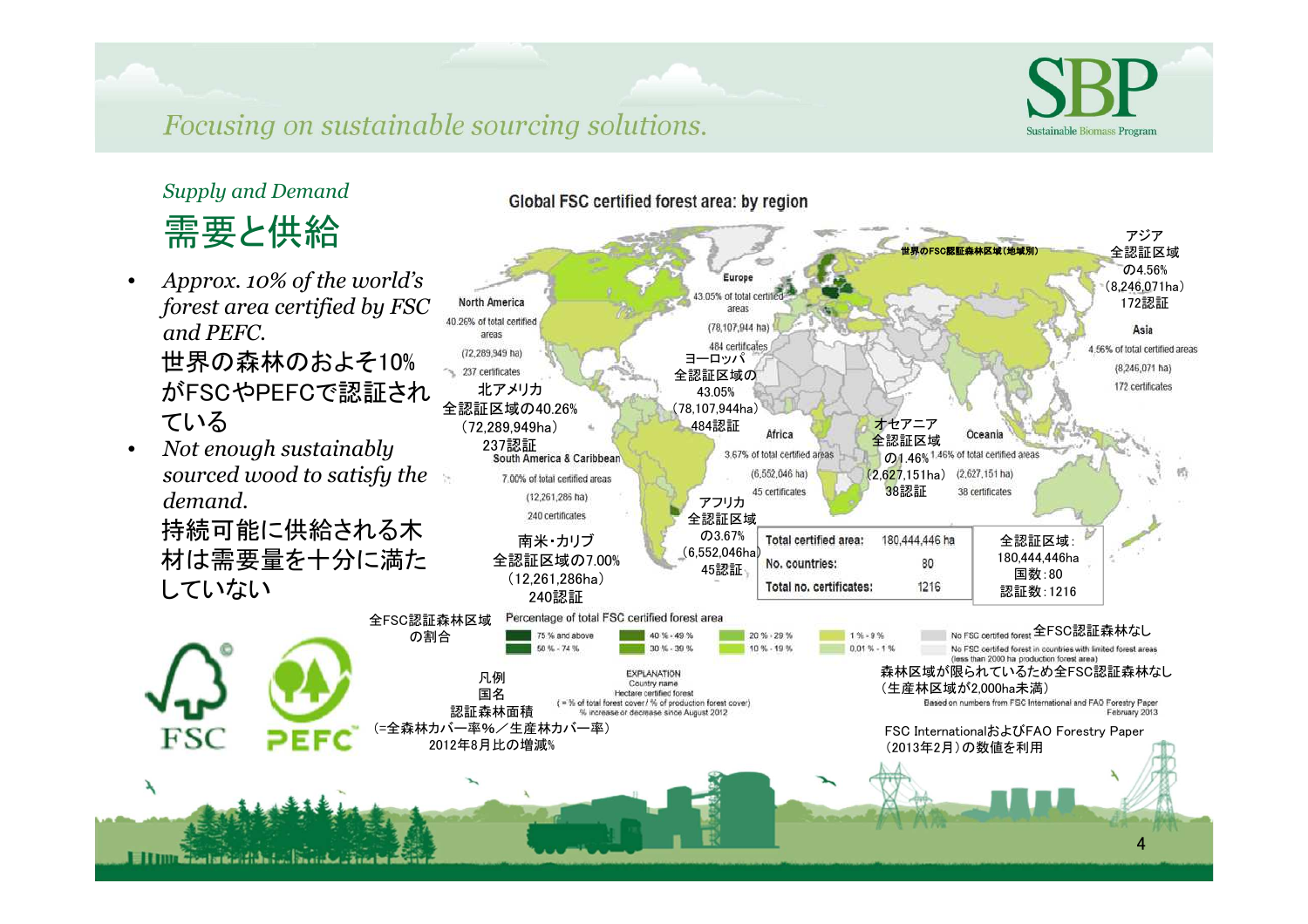

Multiple customers ... mean multiple audits

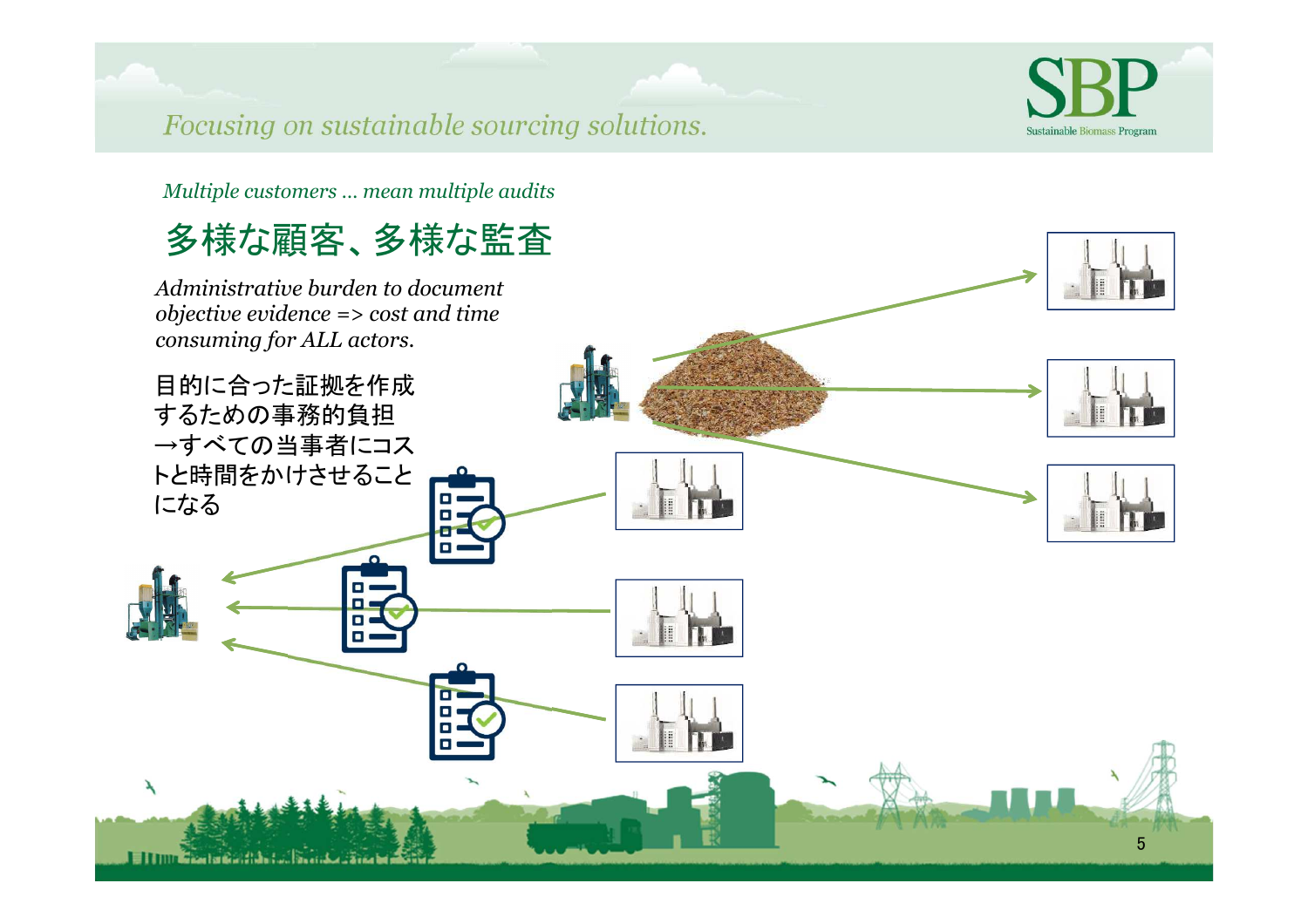

6

*Forest Management Information & Data* 

## 森林管理情報とデータ

 $\lambda$ 

*Producers often have little control over forest* management … and even less control of feedstock into *saills*

 生産者は森林管理をほとんどコントロールできない そして製材所へ納入される原料についてもコントロールできる余地は少ない



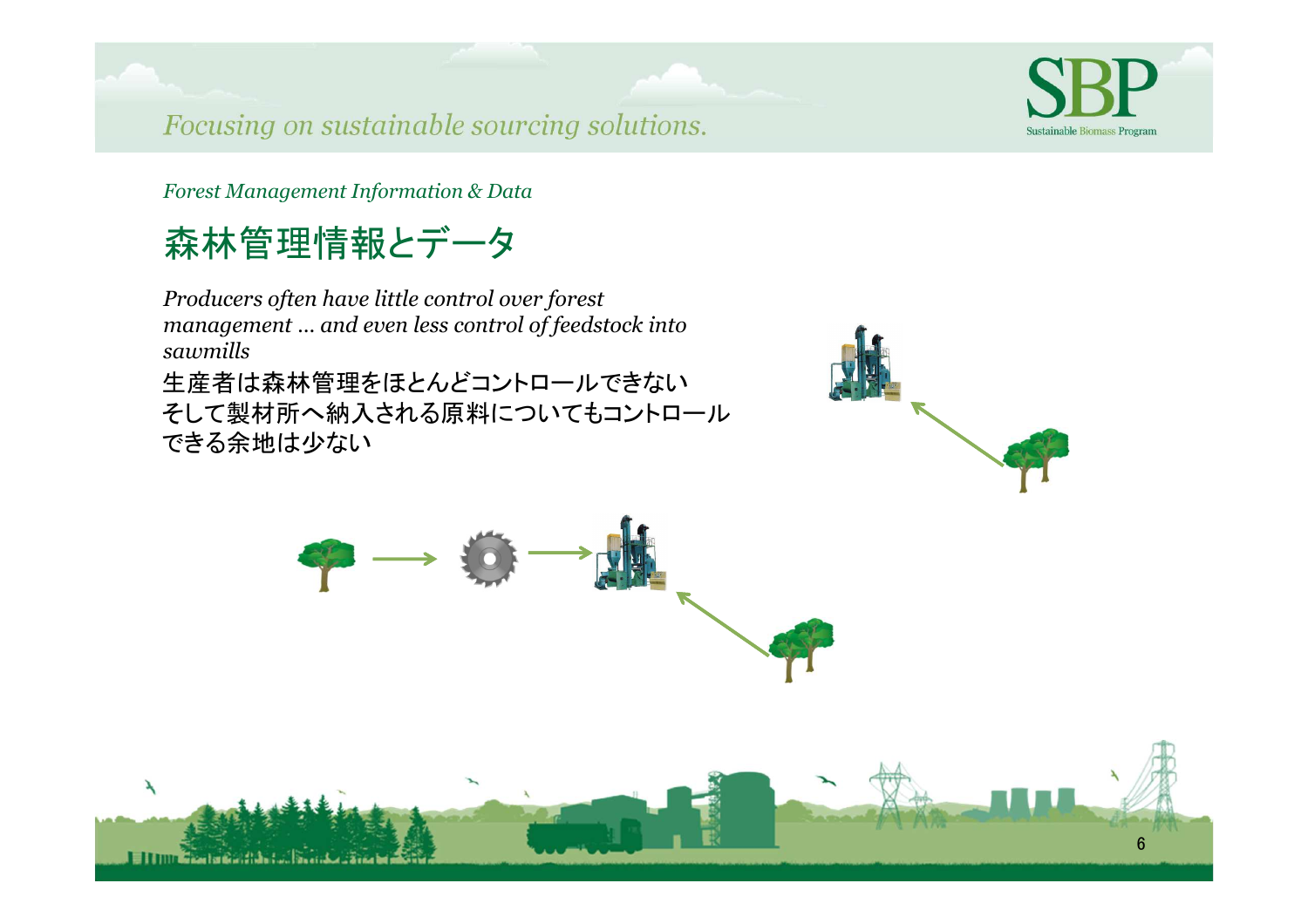### *Certification as a solution*

## 解決方法としての「認証」

- $\bullet$ *One set of global applicable standards/ criteria*
- **•** In compliance with existing regulatory requirements -
- $\bullet$ *Enable trade between countries with different sustainability criteria*
- -*Replace multiple company verification systems*
- $\bullet$ *Independent third party assessments*
- -*Develop together with multiple taeolers - accepte b users*
- -*<u>Unleash resources in addition</u> to FC PEFC*
- Collect GHG data from production  $\bullet$  *an transport - fill gaps FC PEFC*
- •独立した第三者の評価
- 多様な利害関係者と共同で開発。ユーザーに•受け入れられている
- FSCおよびPEFCに加えて資源を解放する•
- 生産及び輸送工程からGHGデータを収集。FSCとPEFCのギャップを埋める•
- •全世界に適用可能な一式の基準
- •既存の規制の要件に適合
- •異なる持続可能性基準を持つ国間の取引を可能にする

7

Sustainable Biomass Program

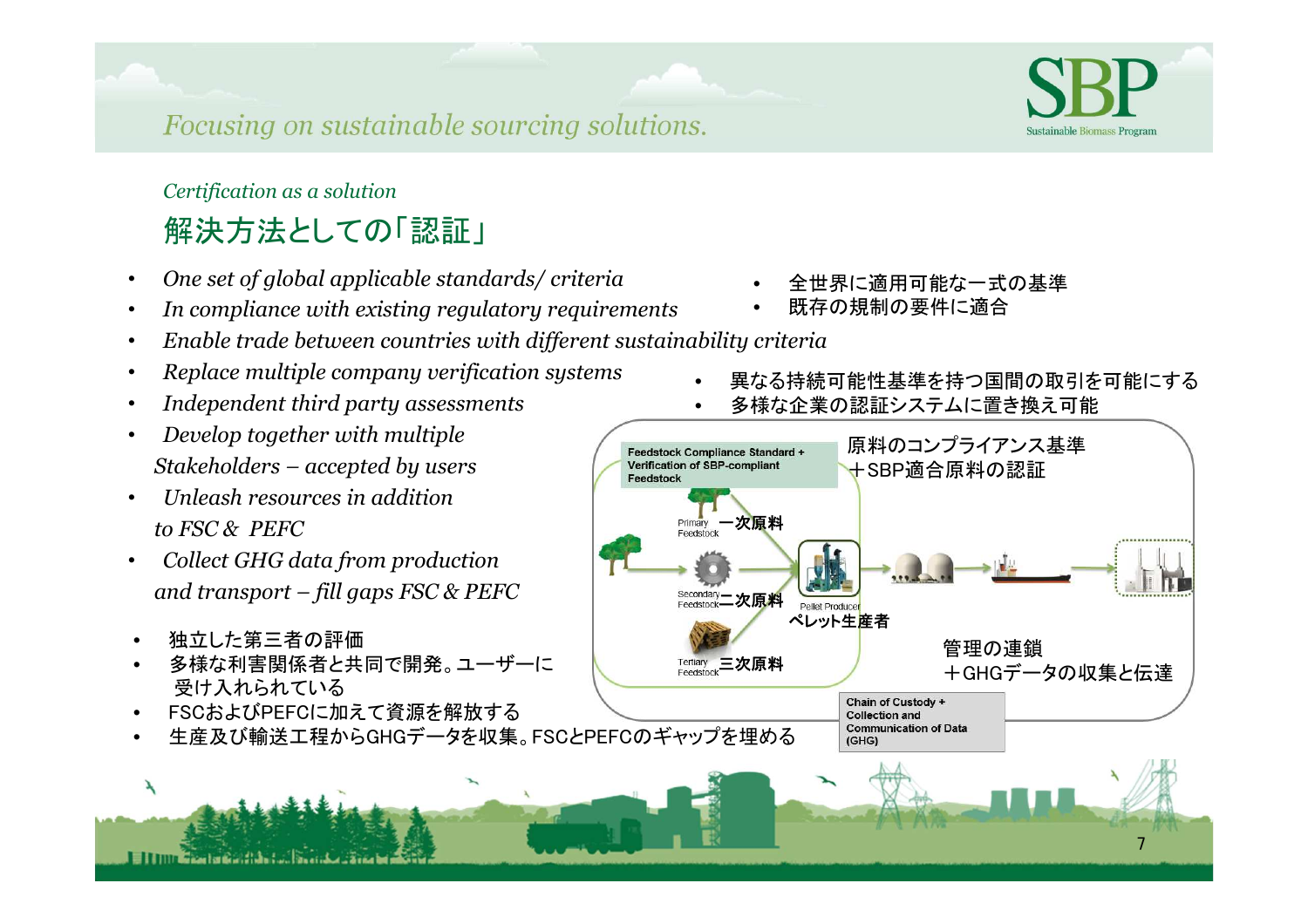### **Sustainable Biomass Program (SBP)** 持続可能なバイオマスプログラム(SBP)

- -*<u><i>z*<sup>rd</sup> party certification system => legality and sustainability woody biomass</u>
- $\bullet$ • SBP Ltd => Standard setting organisation – managing the SB Program
- $\bullet$ *Founded 2013 by 7 European based Energy producers - Non-profit organisation* legally based in UK – virtual organisation
- 6 SBP standards published in 2015 globally applicable  $\bullet$
- $\bullet$ *Innovative sustem => accepts FSC & PEFC certified feedstock*
- Recognized by UK, DK  $\&$  NL regulators => in process / application regulators BE  $\&$  $\bullet$ *<i>NL* post 2018 - plan EU accreditation REDII regulation
- *4* independent Certification Bodies offer services in 40 countries in Asia, Europe,  $\bullet$ *North America and Russia.*
- •第三者認証システム→合法で持続可能な木質バイオマス
- •SBP社→基準作成団体。プログラムを運営
- ヨーロッパの7つのエネルギー生産者で2013年に創設。イギリスに籍を置くNPOでバーチャル組織•
- •2015年に6つのSBP基準を発行。全世界で利用可能
- 革新的なシステム→FSC及びPEFCで認証された原料を受容•
- Orsted イギリス、デンマーク、オランダの規制当局に認められている•→ベルギーの規制当局およびオランダのポスト2018に申請中→EUのREDII規制の認定を取得予定
- •4つの独立した認証団体→アジア、ヨーロッパ、北アメリカ、ロシアの40の国で業務を実施



Sustainable Biomass Prograi









VATTENFAL



8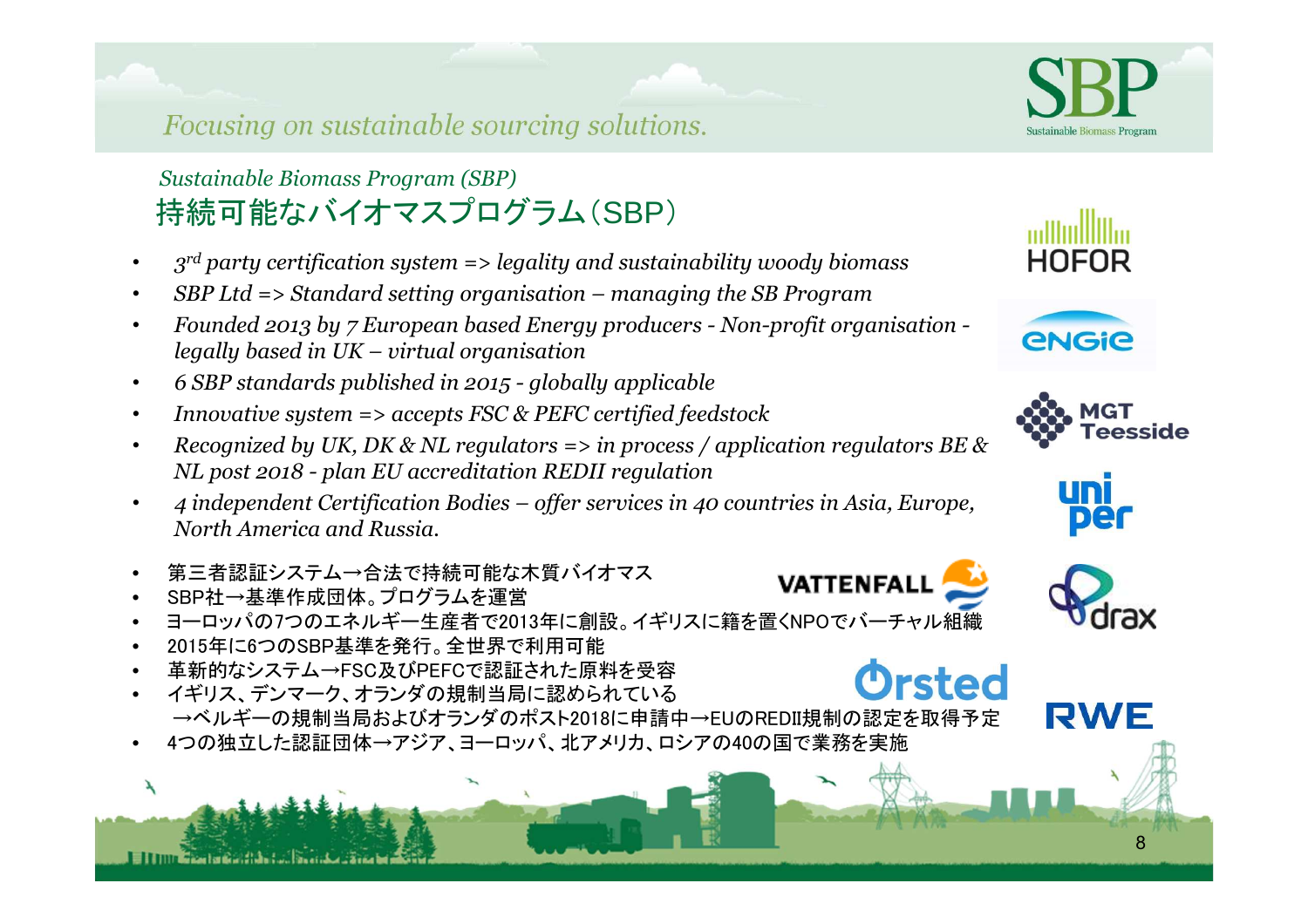



#### **SBP** Certification Scope SBP認証範囲

- *Certificate Holers = bioass proucer (BP), trader & end-user*  認証取得者=バイオマス生産者(BP)、取引業者、エンドユーザー
- *Biomass producers apply a Supply Base Evaluation (SBE) of feedstock sources* バイオマス生産者は原料供給地の供給基準評価(SBE)を申請する
- *BPs determine and mitigate their risks of using unsustainable feedstock*  BPは持続可能でない原料の使用に関するリスクを決定し、緩和する
- •*SBPs Chain of Custody from BP to enduser* SBPの管理の連鎖はBPからエンドユーザーまで
- $\bullet$ *Certified vol. & GHG data production and transport transfer through DTS*  生産、輸送に関する認証された量とGHGデータをDTSを通じて送信する

**BUTIN' Grace i al Grandial ni wa Island** 

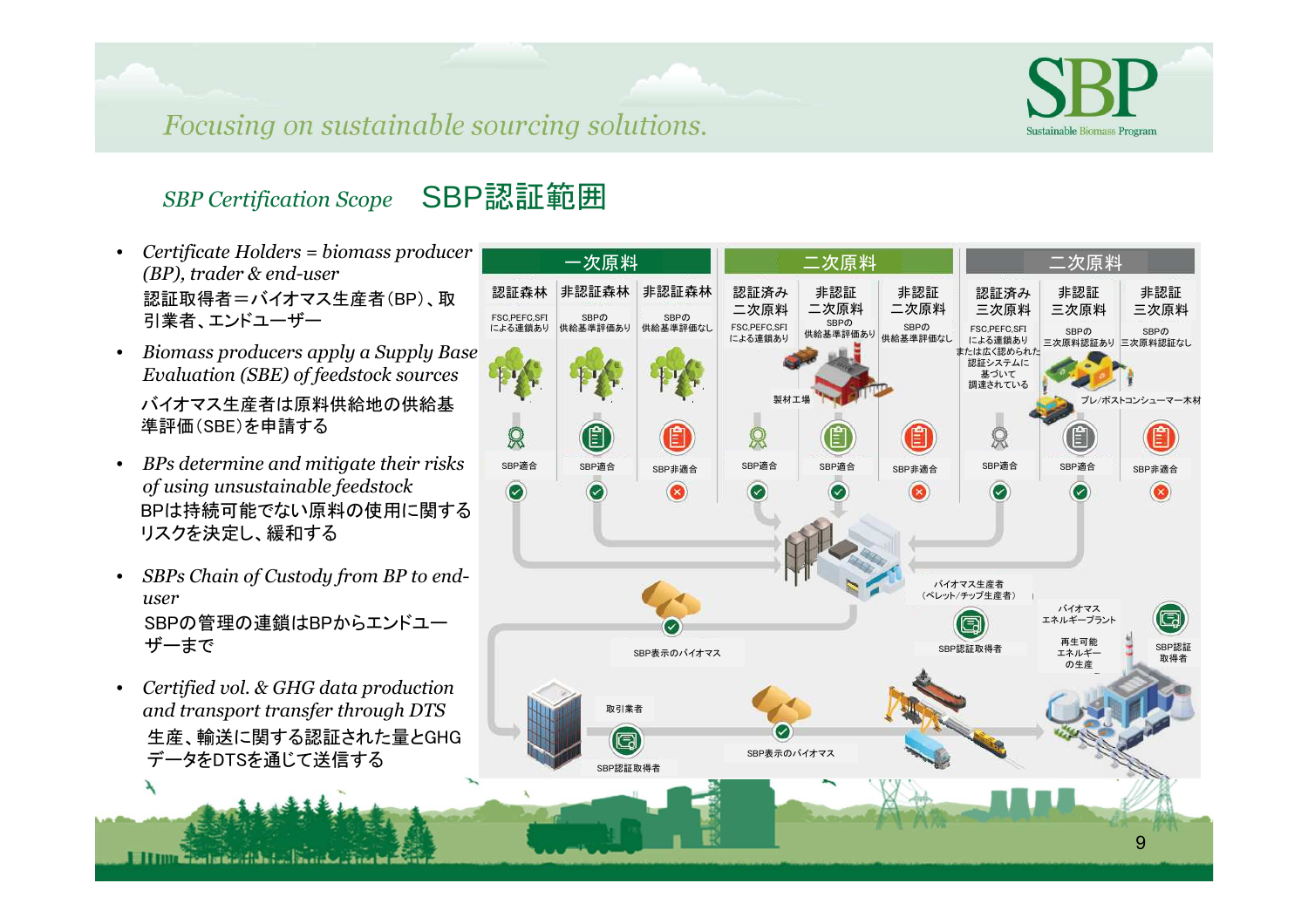

10

*Focusing on sustainable sourcing solutions.*

*<i>RP sells & makes claim in DTS passes on ata (e.g. vol. and*)

*GHG)*

### *Data Transfer System (DTS)* データ転送システム(DTS)

- •Core element of the SBP system
- IT-platform => To Collect and transmit data
- No trade of SBP certified biomass permitted outside the platform
- Allows SBP claims to be transmitted along the supply chain

 $\mathcal{A}$ 

**The Committee of the Committee of the Committee of the Committee of the Committee of the Committee of the Committee of the Committee of the Committee of the Committee of the Committee of the Committee of the Committee of** 

 Ensure transaction verification - $\bullet$  Important for the integrity of the SBP certification system

- SBPシステムの核となる要素
- •ITプラットフォーム→データの収 集と送信
- プラットフォーム外でのSBP認証バイオマスの取引は禁止
- サプライチェーンに沿ってSBP表示が送信されるようにする
- 取引を検証できるようにする。 SBP認証システムの整合性のために重要

*Trader buus & receives ata via DTS. Sells &* 

*DT*

BPが販売し、DTSで表示を作成し データ(例:量、GHG)を流す

*passes on ata via* 



*End-user buus & receives ata via DT.* Data is clearly *associated* with the biomass エンドユーザーが購入 し、DTSを通じてデータ を受け取る。データは 明確にバイオマスに関連付けされている

取引業者が購入し、DTSを

 通じてデータを受け取る。販売して、DTSを通じて

データを流す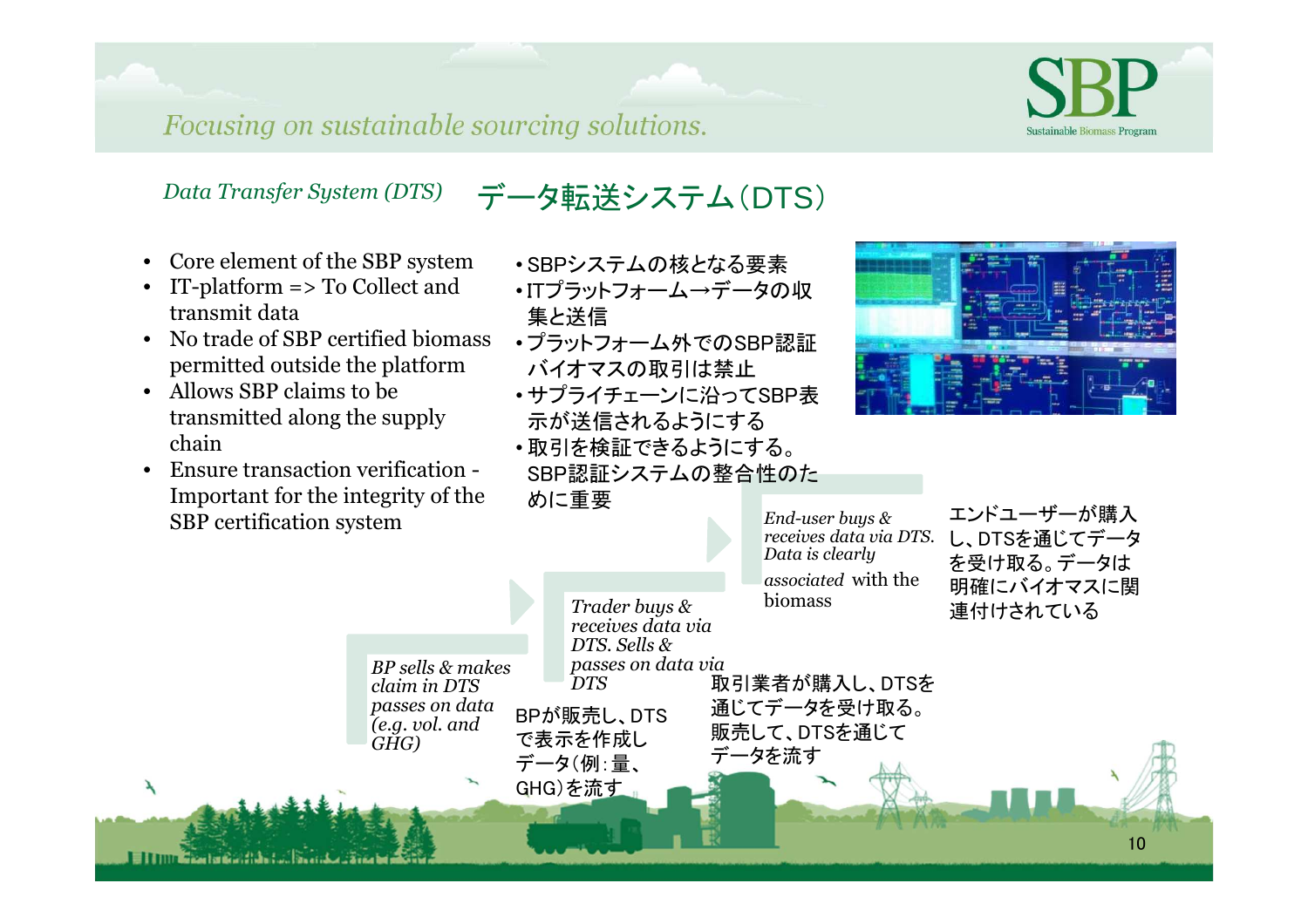

・認証機関の選択

の特定

・適用するSBP基準

・地域リスクの評価

·利害関係者契約

・評価の適応



### Certification process 認証プロセス

- Choose Certification Body
- Identify which SBP standards apply
- Prepare for Certification
	- ・認証のための準備 Identification of Supply Base  $\bullet$ ・供給基地の特定
	- Regional risk evaluation  $\bullet$
	- Stakeholder engagement  $\bullet$
	- **Adaptation of Evaluation**  $\bullet$
	- Publication of risk evaluation ·リスク評価の発表  $\bullet$
- Onsite Audit Third-party verification by Certification Body  $(CB)$ ・現場監査-認証機関(CB)による第三者認証
	- CB stakeholder consultation ·CB利害関係者協議
	- CB audit report publication ·CB監査報告書発行  $\bullet$
- Issue Certification 5 years / annual audits  $\bullet$ 5年及び年次監査の認証発行



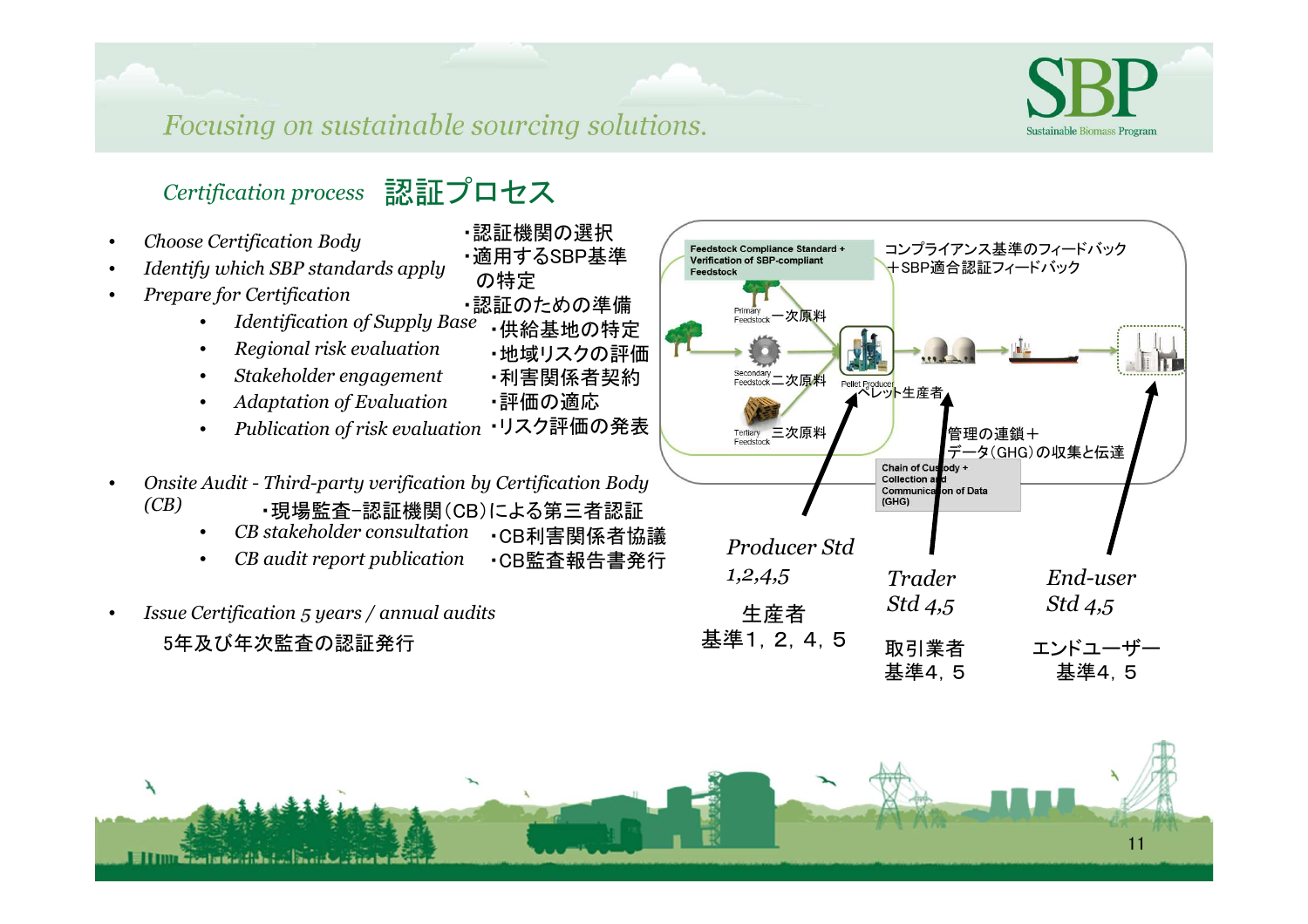



ヨーロッパ(ロシア含む)バイオマス生産者87

*SBP Certificate Holder Map* SBP認証取得者マップ



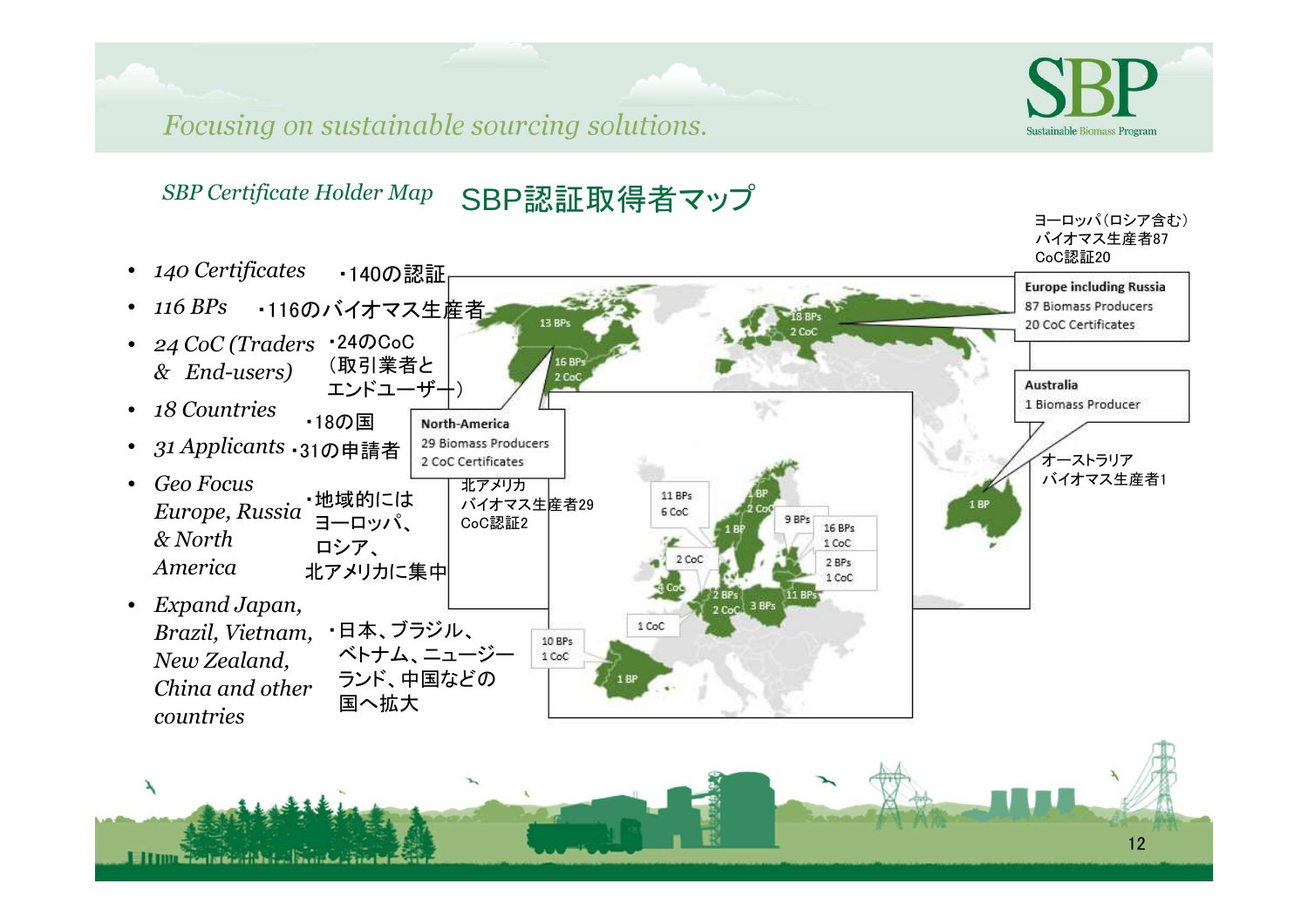

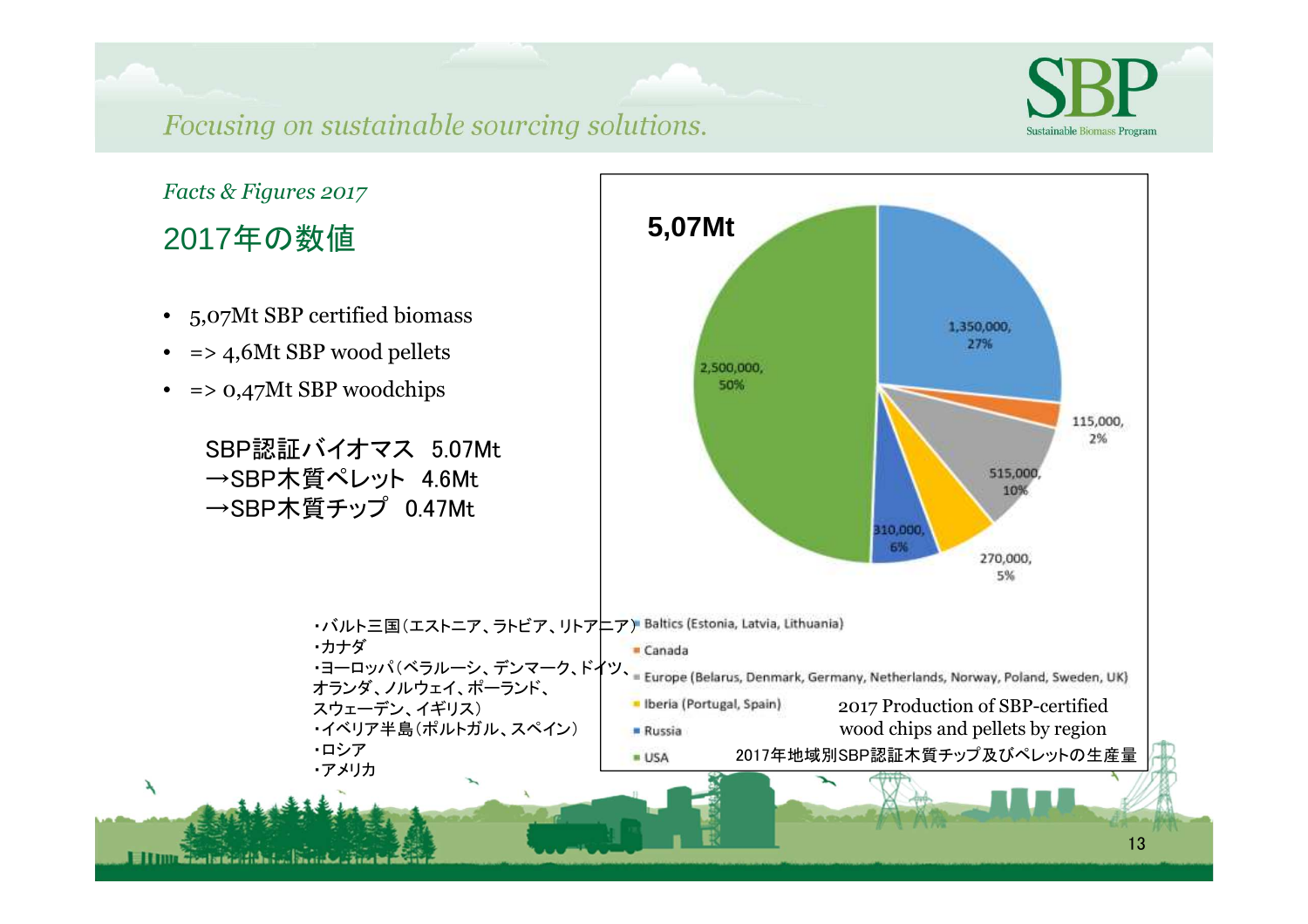

*SBP share of CHP & Dedicated Power Plants Pellet Consumption* CHPおよびペレット専焼発電所における消費に占めるSBPシェア

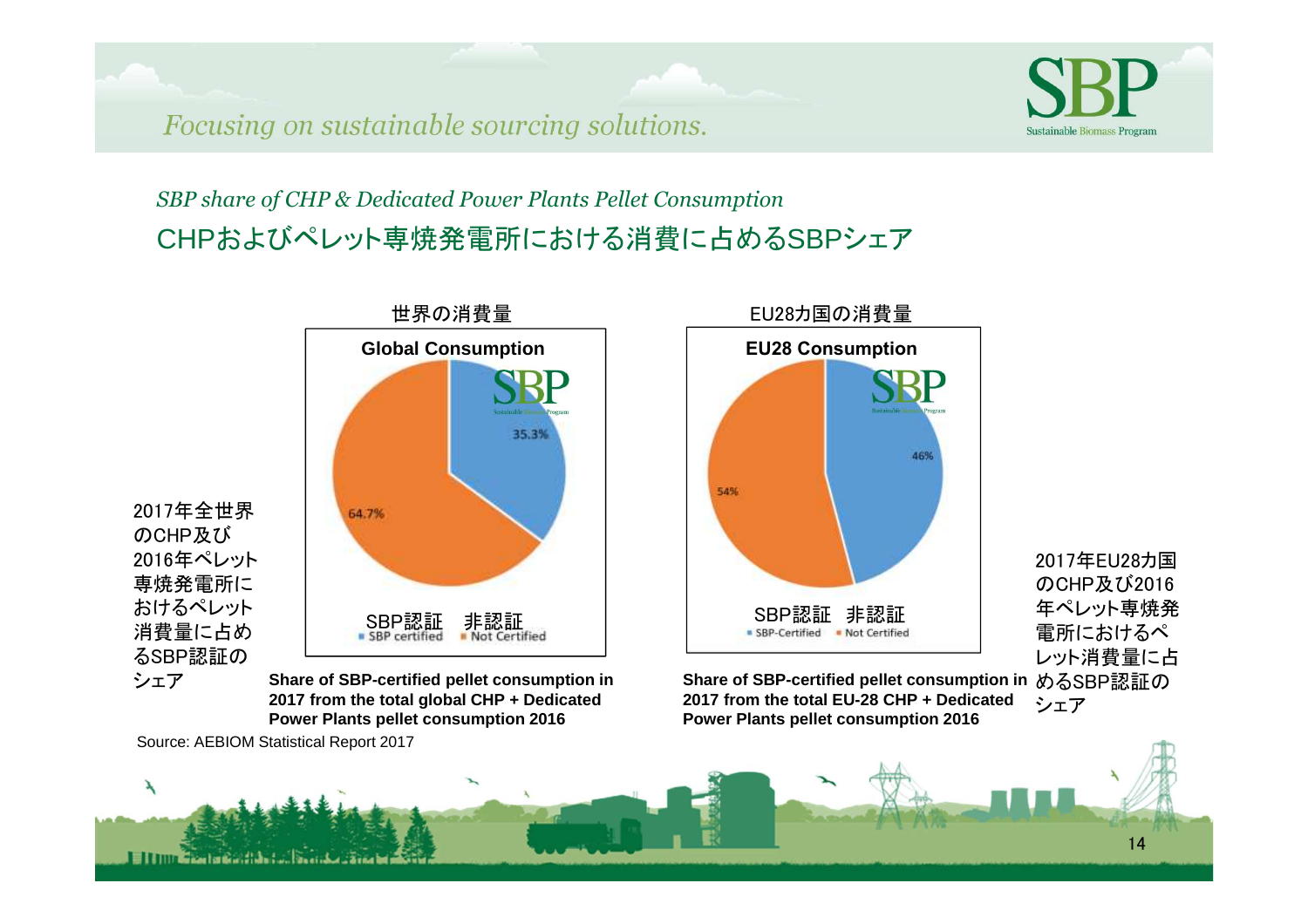

### *P a tool for Japan*日本向けSBPツール

Y

- *SBP Certification is globally applicable* ・SBP認証は世界的に利用可能
- *SBP has proven to work in Europe, USA and Canada, it can also*  $\emph{work}$   $\emph{in Japan}$  ・SBPはヨーロッパ、アメリカ、カナダで機能することが明らか となっており、日本でも機能しうる
- US, Canadian and Australian pellet producers that supply to Japan *are already SBP certified and are able to supply SBP certified*  $biomass$ ・日本に供給しているアメリカ、カナダ、オーストラリアのペレット 生産者はすでにSBP認証を取得済みであり、SBP認証バイオマスを供給できる状態にある



• *P Certification boies available to offer services in Japan* ・SBP認証機関は日本でサービス提供可能となっている

*Japanese biomass end users / CHP / power plants would need to be*  ・日本のバイオマスエンドユーザー/CHP/発電所はSBP認証を取得しておく必要**SBP** certified があると思われる

- *SBP is a market driven approach. If demand in Japan for SBP* certified biomass is created by end users, then certification of the supply chains will follow. ・SBPは市場主導型のアプローチである。 エンドユーザーが日本でSBP認証バイオ マスを必要とすれば、サプライチェーンの認証が続くはずである
- *SBP will support companies, regulators and end users in Japan. Please contact SBP!* ・SBPは日本の企業、規制当局、エンドユーザーをご支援します。SBPにご連絡ください!